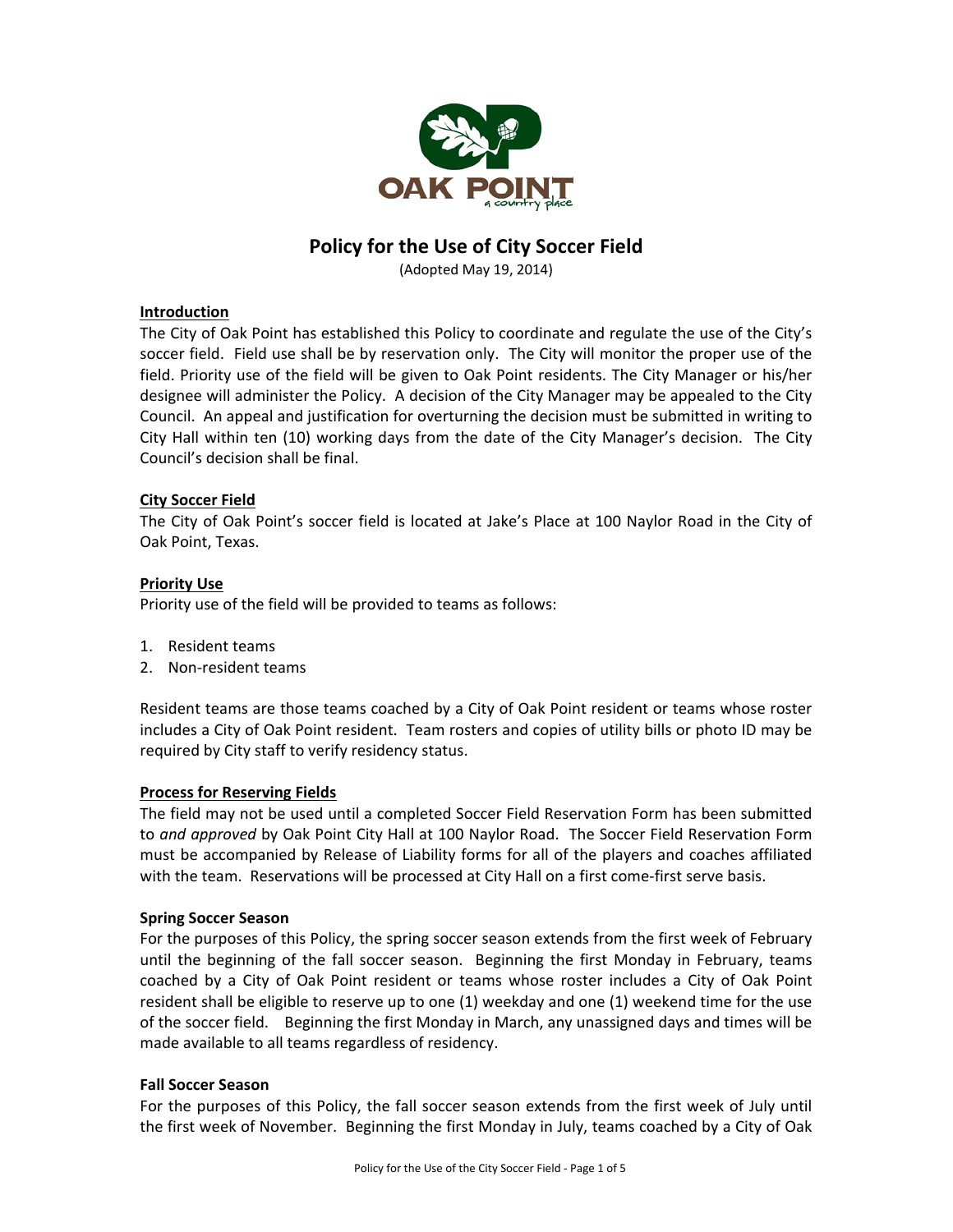Point resident or teams whose roster includes a City of Oak Point resident shall be eligible to reserve up to one (1) weekday and one (1) weekend time for the use of the soccer field. Beginning the first Monday in August, any unassigned days and times will be made available to all teams regardless of residency.

# **User Fees**

No user fees will be charged for teams coached by a City of Oak Point resident or teams whose roster includes a City of Oak Point resident. The Field Reservation Form for a team not coached by a City of Oak Point resident or whose team roster does not include a City of Oak Point resident shall be accompanied by a soccer field user fee of \$40 per hour or \$400 per day subject to filed availability.

# **Days and Times of Field Availability**

Teams may reserve the City of Oak Point's soccer field during the following days and times.

- Monday through Friday 4:30 p.m.  $-6:30$  p.m. and  $6:30$  p.m.  $-8:30$  p.m.
- Saturday 9:00 a.m. 11:00 a.m., 11:00 a.m. 1:00 p.m., 1:00 p.m. 3:00 p.m., 3:00 p.m. 5:00 p.m., and 5:00 p.m. – 7:00 p.m.
- Sunday 9:00 a.m. 11:00 a.m., 11:00 a.m.  $-$  1:00 p.m., 1:00 p.m.  $-$  3:00 p.m., 3:00 p.m.  $-$ 5:00 p.m., and 5:00 p.m. – 7:00 p.m.

The soccer field is closed for maintenance purposes at all times not listed above.

# **Posting of Reservation Times**

A current reservation schedule will be posted in the public notice cabinet adjacent to the public restrooms at 100 Naylor Road. The posted schedule shall govern the use of the soccer field. Any alleged errors in the posted schedule shall immediately be brought to the attention of the City Manager.

#### **Use Policies**

The following policies shall apply to the use of the City of Oak Point's soccer field. Coaches, players, and spectators that do not adhere to these policies may cause their team to forfeit their use of the fields.

Use of the fields is subject to the City's Park Rules and Regulations (see Article 1.600 of the City of Oak Point Code of Ordinances). These rules and regulations include:

- Parks shall be open daily and available for public use from 6:00 a.m. until 10:00 p.m., unless otherwise authorized in writing by the City Manager. In the case of an exception, excessive noise which unreasonably disturbs persons is prohibited.
- It shall be unlawful for any person to park any vehicle in the park, except in such places as designated by the City. It shall be unlawful to park or permit to remain parked any vehicle on park property between the hours of 10:00 p.m. and 6:00 a.m., unless participating in an activity which is scheduled by or with approval of the City.
- The City may establish and post a schedule of operating hours and/or restrictions on the public use of the park. The police chief may close or restrict the use of the park when necessitated by reason of public safety, maintenance or other reasons in the public interest. Entering or using the park in a manner which is contrary to the schedule of visiting hours, closure, or restrictions is strictly prohibited.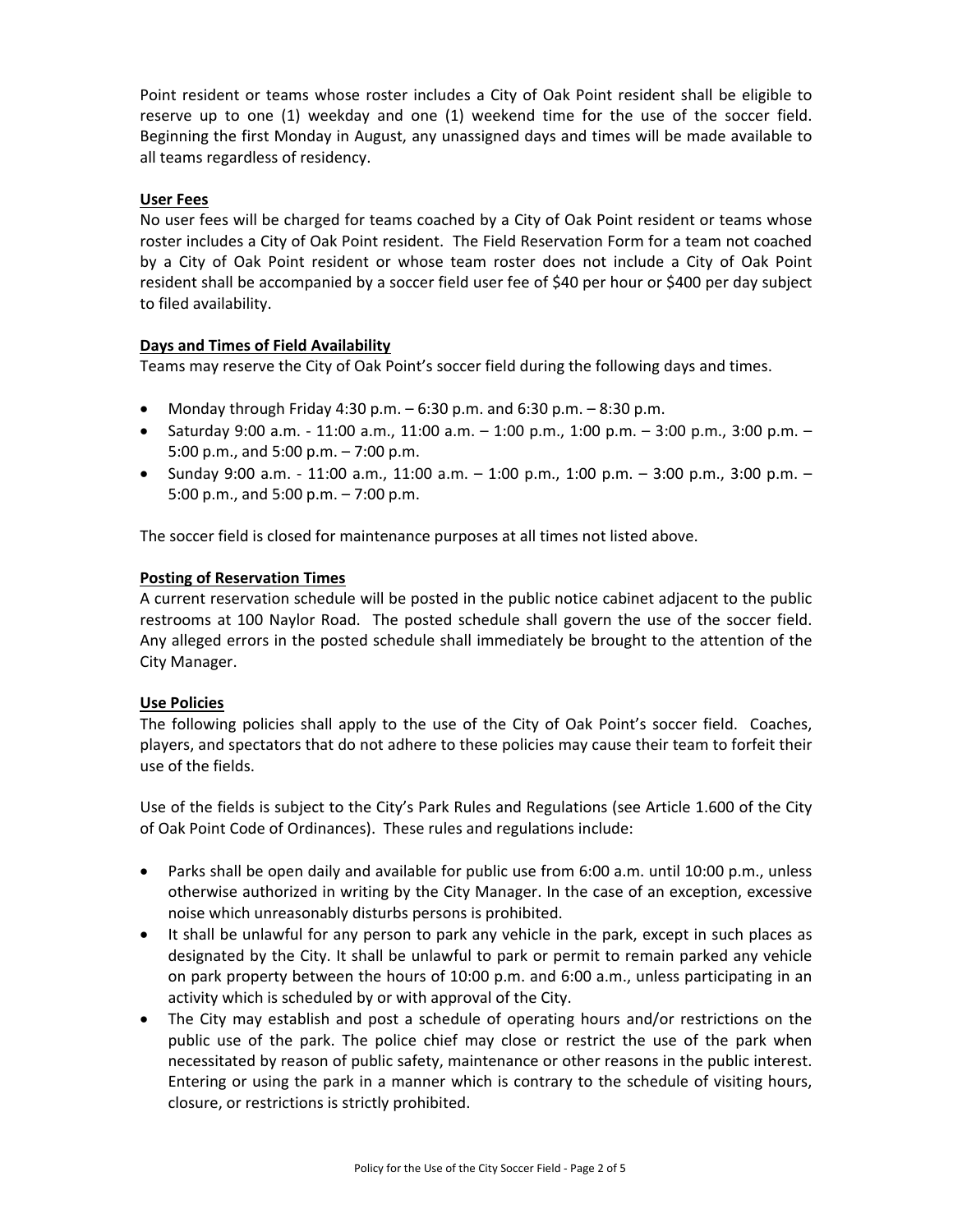- No vehicle shall be driven at a speed in excess of ten (10) miles per hour while inside the park.
- With the exception of vehicles operated by City employees in the course of their regular duties, it shall be unlawful for any person to ride, operate or drive any horse, automobile, motorcycle, or other vehicle through the park, except along or in park streets, driveways, or designated parking areas.
- Bicyclists or persons using skates, scooters, or skateboards on sidewalks or trails shall yield the right‐of‐way to pedestrians.
- The consumption or possession of alcoholic beverages, as defined in V.T.C.A., Alcoholic Beverage Code, section 1.04, as it may be amended from time to time, are strictly prohibited at or in a park.
- No person shall use a tobacco product at or in a park.
- Picnickers shall keep their sites free of trash and litter during the period of occupancy. All park users that generate garbage, trash, rubbish, litter or any other waste shall either remove such waste from the park or deposit such waste in receptacles provided at the park.
- Refuse containers at parks are reserved for garbage, trash, rubbish, litter or any other waste generated at parks. Dumping or disposal of garbage, trash, rubbish, litter or any other waste generated outside of a park is prohibited.
- Fires shall be permitted only in grills, except with written permission of the City Manager. Park users shall extinguish their fire prior to leaving the park.
- It shall be unlawful to offer any goods, food, drinks, confections, merchandise or services for sale within parks unless authorized in writing by the City Manager.
- Dogs must be kept on a leash at all times. Persons responsible for pets are required to immediately dispose of their pet's waste.
- It shall be unlawful to carry or discharge firearms, fireworks, bb guns, air guns, bows and arrows, slingshots, blowgun, rockets or paint‐ball guns unless a person is duly licensed by the state to carry a concealed handgun in accordance with the provisions of the Texas Concealed Weapons act, as amended.
- It shall be unlawful for any person to possess any glass container within the park.
- Destruction, injury, defacement, removal or any alteration of public property, including, but not limited to buildings, structures, restrooms, signs, bulletin boards, fences, playground equipment, playing fields, trees, turf, and other vegetative growth, is prohibited. Any such destruction, removal or alteration of public property shall be performed by city employees or through written authorization from the City Manager.
- The City shall not be held liable for any loss or damage claimed by reason of a loss or damage to personal property or be held liable for any personal injury or death of any person or animal entering a park.
- The City will assume no responsibility for any damage to any adjoining properties.
- Any person violating any of the provisions of this division shall be deemed guilty of a misdemeanor and upon conviction thereof shall be subject to a fine not to exceed \$500.00 for each offense. Each day a violation of any provision of this division shall continue it shall constitute a separate offense.

The following rules shall also govern the use of the soccer field.

- 1. Balls and any other equipment that are thrown, batted, kicked, or otherwise placed on private property must not be retrieved without the property owner's permission.
- 2. Property boundary walls and fences may not be used as backstops at any time.
- 3. Coaches, players, and spectators shall park in designated parking areas. Parking on Opal Drive is prohibited.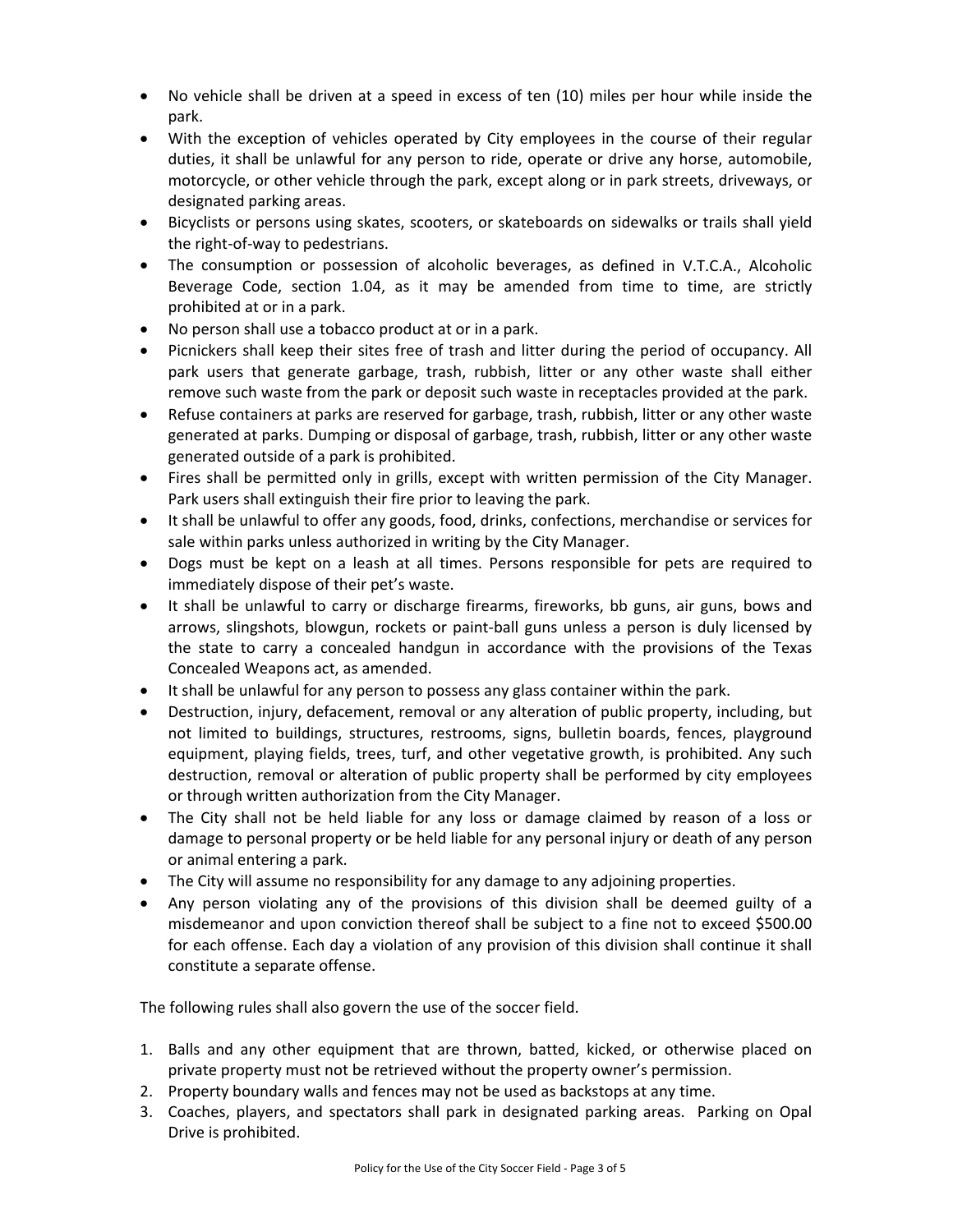- 4. After their use of a field, each team is responsible for picking up trash and debris from the fields and restroom facilities and depositing it into available trash receptacles or removing the trash from the premises if trash receptacles are not available or full. Adjoining areas must be clear of all trash resulting from use of the fields.
- 5. No smoking, gambling, fireworks or flammable material, narcotics or drugs are allowed on City property.
- 6. Teams may not play on fields closed due to wet field conditions or maintenance (see Field Closures Due to Inclement Weather and Maintenance).
- 7. Coaches are responsible for informing their coaches, players, and spectators of the Field Rules.

# **Starting and Ending Times**

Each team's use of the field, including setup and clean up, begins and ends at the times stated on the posted reservation schedule. Teams are not allowed on the field prior to the start time on the posted reservation schedule and are required to have the field clean, picked up and be off the field at the ending time indicated on the posted reservation schedule.

# **Non‐use of Fields**

Any organization that has reserved a field and does not intend to use it according to the posted reservation schedule is encouraged to notify City Hall so that the field may be reallocated.

# **Notice of Field Exchange**

Teams may "give up or exchange" their reservation with a team of equal priority only when both teams notify City Hall in writing and the reservation times are revised on the posted reservation schedule. Teams may not sublease the field under any circumstance. Subleasing of the field may result in a team forfeiting its use of the field.

# **Field Closures Due to Inclement Weather and Maintenance**

The City's soccer field was designed and is maintained primarily for the enjoyment and use of Oak Point residents. The purpose of this policy is to guide the use of the field and to prevent damage to the playing surface and injuries to field users brought upon by inclement weather or unsafe playing conditions. An effective field maintenance program is essential for safe and quality fields.

The City of Oak Point reserves the right to cancel or suspend field use whenever field conditions could result in damage to the fields or injury to players. In cases of inclement weather or when field conditions are questionable, it is the responsibility of groups to access field closure information by phoning City Hall at (972) 294‐2312 after 3:00 p.m. Monday through Friday. Use of the field on weekends will be self‐regulated. However, coaches are expected to protect their players and the field during periods of rain or inclement weather. It only takes one practice or game to destroy a field that is not ready for play. The field may be closed at the discretion of the City Manager, Public Works Superintendent, or their designated representatives.

# **Liability Release and Liability Insurance**

All coaches and parents or guardians' of players that desire to use the City's soccer field must submit an executed Release of Liability, in a form prescribed by the City of Oak Point, agreeing to hold the City of Oak Point harmless and free from any liability of any nature arising out of the use of the field, including include reimbursement of any legal costs and fees incurred in defense of such claims.